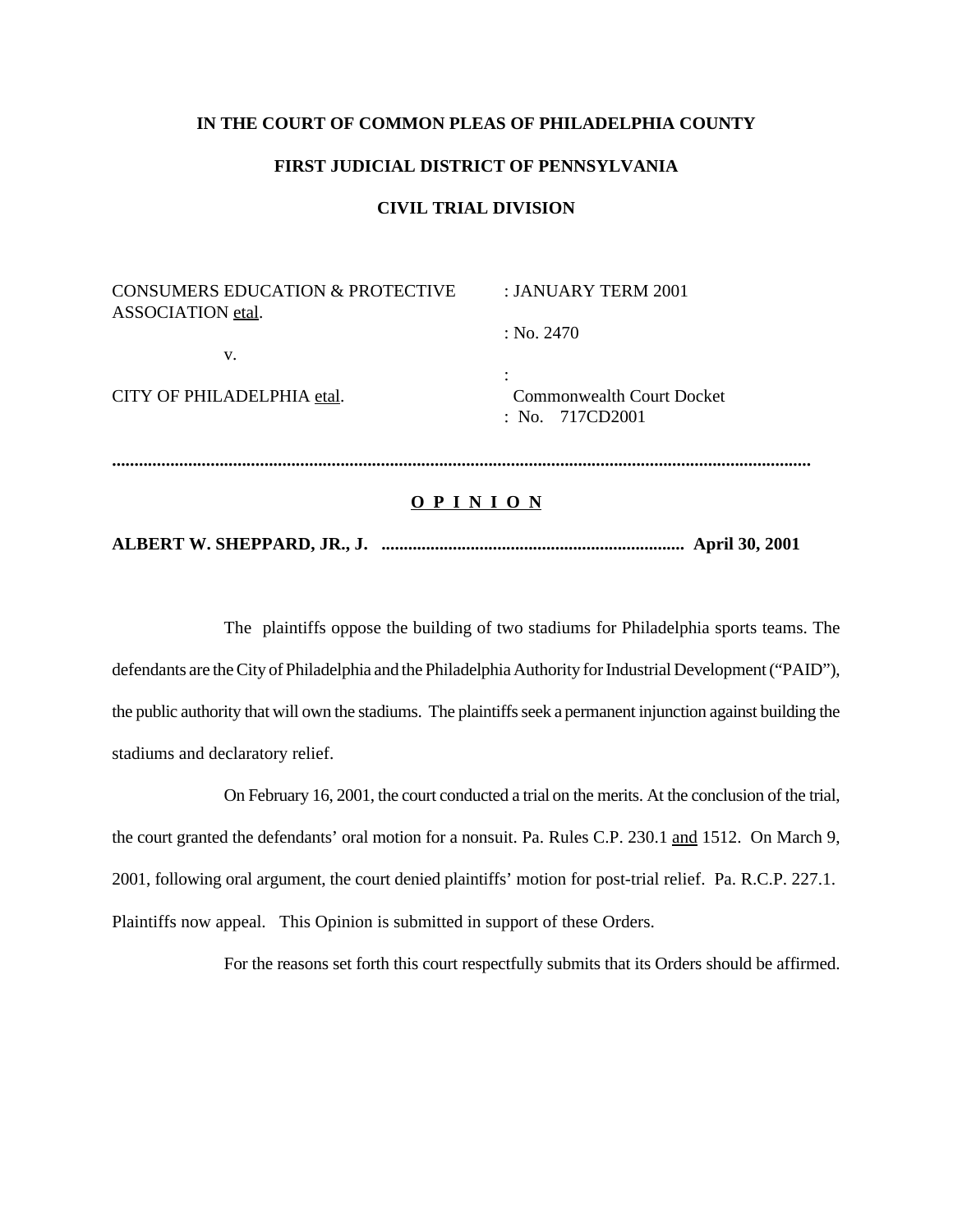#### **FACTS**

The relevant facts may be briefly summarized. Philadelphia City Council enacted a set of Ordinances authorizing the construction of two stadiums: a football stadium for the Philadelphia Eagles and a baseball stadium for the Philadelphia Phillies. City Council held several days of public hearings and passed the ordinances on December 20, 2000 by a vote of 15 to 2.

#### **I. THE \$53 MILLION SHORTAGE IN FUNDING FOR THE STADIUMS.**

The stadiums will cost more than a billion dollars. The City will provide \$394 million of this amount. (2/16/01; N.T. 28-29). The teams and the Commonwealth will provide most of the remaining funds. When City Council passed the stadium ordinances, there was a \$53 million shortage in funding for the stadiums and no record of the source of funds to make up the shortfall. (2/16/01; N.T. 31-32). However, by ordinance, the \$53 million must come from a source other than the City. (2/16/01; N.T. 31-32). Plaintiffs, Lance Haver and Robert Sklaroff, assert that had they known how the defendants planned to pay the additional \$53 million, they would have presented testimony about that issue at the public hearings on the stadium bills. (2/16/01; N.T. 32-33, 35-36).

#### **II. CITY COUNCIL'S APPROVAL OF FOUR LEASES FOR EACH STADIUM.**

The City will provide most of its share of the stadium funding through a complex leasing arrangement. Ordinance No. 721-A authorizes the City to enter into a set of four leases for the Eagles stadium. Ordinance No. 722-A authorizes the City to enter into a set of four leases for the Phillies stadium. For each stadium, there is a Ground Lease, a Prime Lease, a Leaseback and a Team Sublease. For purposes of plaintiffs' arguments, the terms of each of the four Eagle's leases are the same as the terms of the corresponding Phillies leases. The parties to the leases are the City, PAID and the teams.

City Council approved copies of the Ground Lease, Prime Lease and Leaseback agreements for each stadium and attached them to the ordinances. City Council did not approve copies of the actual Team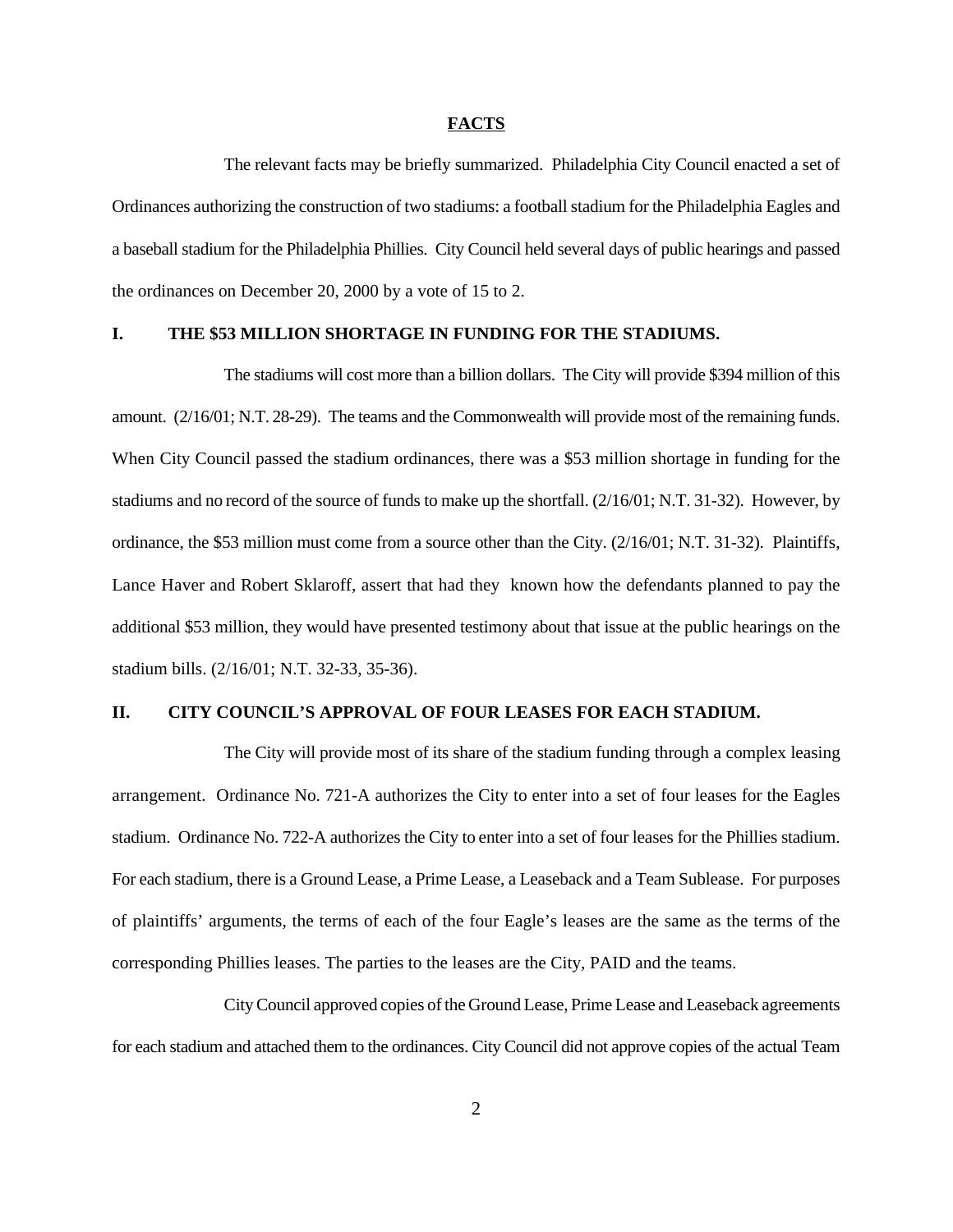Sublease agreements as part of the ordinances. Instead, City Council approved two documents titled "Eagles" Lease and Development Agreement Terms and Conditions" and "Phillies Lease and Development Agreement Terms and Conditions" (together, "Team Sublease Terms and Conditions"). Ordinance 721-A, Ex. D; Ordinance No. 722-A, Ex. D. The ordinances authorized the city to approve team subleases "conform[ing] in all material respects" to those terms and conditions. Ordinance 721-A, § 8(a); Ordinance 722-B, § 8(a). The ordinances required the parties to file copies of the Team Subleases with City Council, and required City Council to act on the subleases within thirty days. Ordinance 721-A, § 8(b); Ordinance 722-B, § 8(b). The ordinances authorized the City Solicitor to insert additional terms in the Team Subleases consistent with the approved Team Sublease Terms and Conditions. Ordinance No 721-A, §§ 6,8; Ordinance No. 722-A, § 6, 8. On February 1, 2001, City Council approved the Team Subleases by resolution. (2/16/01; N.T. 20-21).

#### **III. THE TERMS OF THE LEASES.**

Under the Ground Leases, the City leases the land for the stadiums to PAID for thirty years. Ground Lease § 3.1. PAID's rent is a one-time payment equal to the amount necessary to reimburse the City's cost to acquire the land on which the teams will build the stadiums. Ground Lease § 4.1.

Under the Prime Leases, PAID leases the land back to the City for thirty years. Prime Lease § 3.1; Team Sublease Terms & Conditions at 7. PAID obtains financing for the stadiums by issuing Bonds and the City pays rent equal to an amount sufficient to enable PAID to meet its obligations under the bonds and to pay off other indebtedness. Prime Lease § 4.1. At the end of the term of the leases, the City's leasehold interest reverts to PAID. Prime Lease § 5.1.

Under the Leasebacks, the City leases the land back to PAID for a one-time rent payment of a dollar. Leaseback § 4.1.

Under the Team Subleases, PAID leases the stadiums to the teams. Team Sublease Terms & Conditions.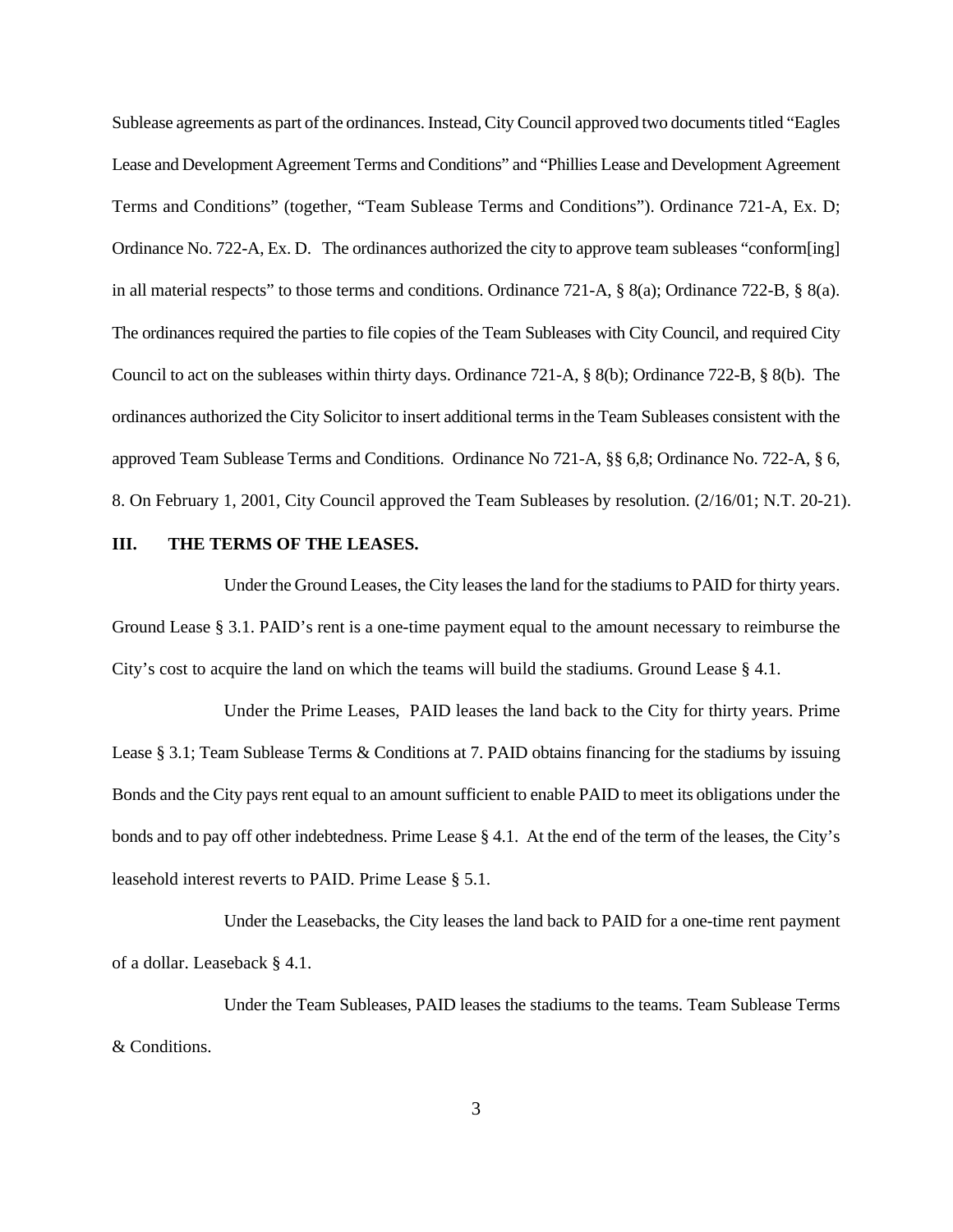#### **IV. THE CITY'S RIGHTS AND OBLIGATIONS UNDER THE PRIME LEASE.**

The Prime Lease provides as follows:

The rent shall be payable only out of the current revenues of the City and the City agrees to provide for payment of the Rent and include the same in the City's annual operating budget for each Fiscal Year of the City. If the current revenues of The City are insufficient to pay the Rent in any Fiscal Year as the same becomes due and payable, the City shall include amounts not so paid in the City's operating budget for the ensuing Fiscal Year and shall produce sufficient current revenues to pay in the ensuing Fiscal Year such balance due for the preceding Fiscal Year in addition to the amount of Rent due for the ensuing Fiscal Year.

Prime Lease § 4.2(a). The City's obligation to pay rent is unconditional. Prime Lease § 4.5. The City's failure to pay rent under the Prime Lease constitutes a default. Prime Lease § 4.2(c).

PAID may assign its right to receive rent under the Prime Lease to a trustee for the bondholders, who may then exercise all rights granted to PAID under the Prime Lease. Prime Lease § 4.3. In no circumstance may PAID accelerate the City's obligation to pay any or all of the rent under the Prime Lease or terminate the Prime Lease. Prime Lease §§ 4.1(d) and 15.2(c).

#### **V. PAID'S BONDS.**

All bonds that PAID issues to finance the stadiums are subject to the City's approval, and the City may grant or withhold that approval at its sole discretion. Prime Lease § 4.6. The City has authorized PAID to issue \$304 million in bonds for the stadiums. (2/16/01; N.T. 28-29). The City will pay an additional \$90 million for a total contribution of \$394 million toward the stadiums. (2/16/01; N.T. 28-29).

The ten year average annual assessed value of taxable realty in the City as of June 30, 2000 was approximately \$9 billion. (2/16/01; N.T. 29-30).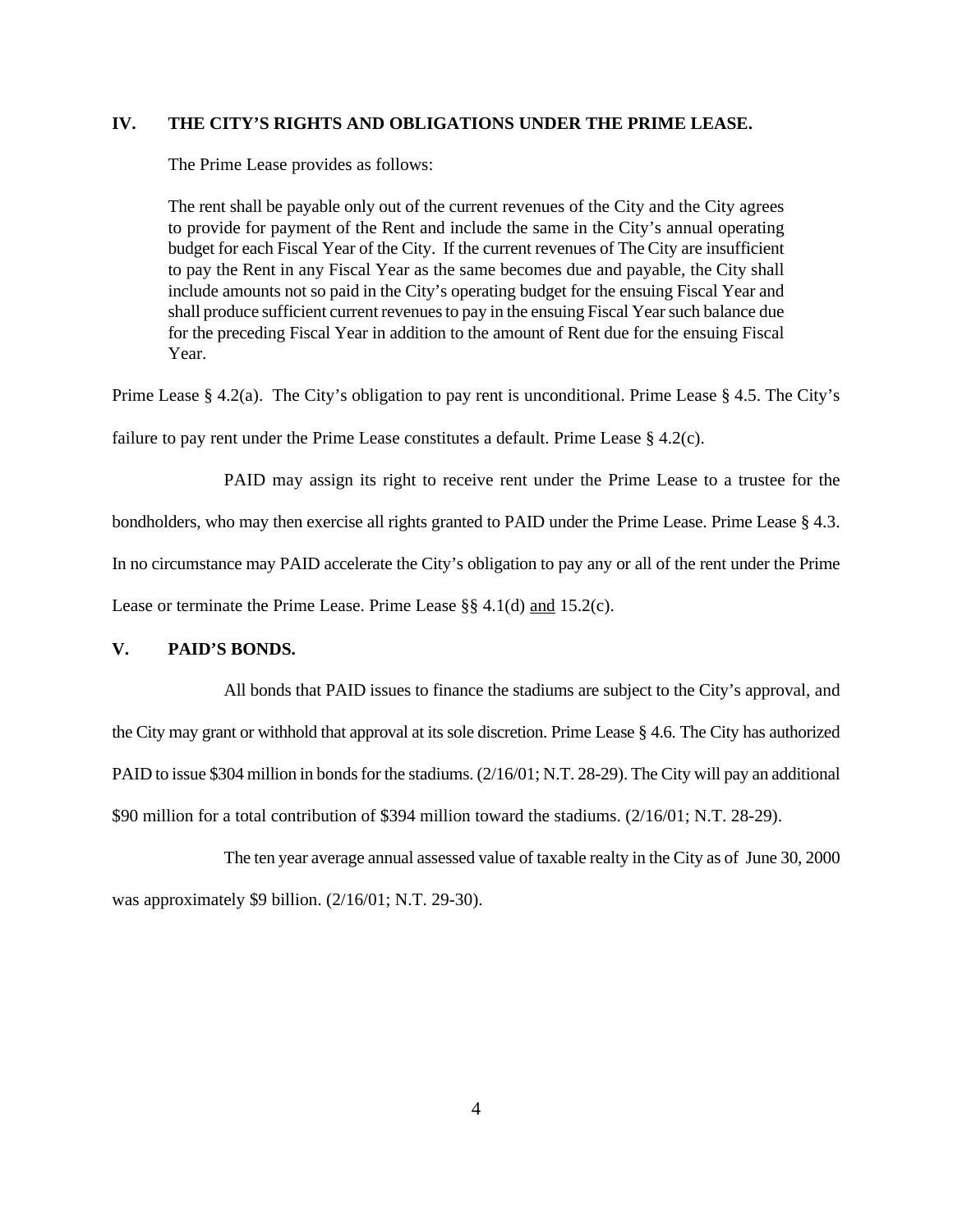#### **DISCUSSION**

The plaintiffs' main arguments are: (1) theCity's obligation under the stadium leases create debt in excess of Philadelphia's constitutional debt restriction, Pa.Const. Art. IX, § 12, (2) PAID has pledged the City's credit or taxing power in violation of the Economic Development Financing Law, 73 P.S. § 376(c), and (3) the procedure by which City Council approved the ordinances violated Philadelphia's Home Rule Charter, 351 Pa.Code §§ 2.2-200, 2.2.-201, 2.2-309 and 8.8-200(3). The court entered a compulsory non-suit because, at the close of the plaintiffs' case, it was clear that the plaintiffs had failed to establish a right to relief. Pa. R.C.P. 230.1 (standard for nonsuit); Pa. R. C.P. 2232(d) (nonsuit in favor of multiple defendants); Pa. R.C.P. 1512 (standard for a entering a nonsuit is the same at equity as at law); Atlantic Richfield Co. v. Razumic, 480 Pa. 366, 390 A.2d 736, 744 (1978).

# **I. THE PRIME LEASE DOES NOT CREATE A DEBT UNDER ARTICLE IX OF THE PENNSYLVANIA CONSTITUTION.**

The plaintiffs argue that the City's obligations under section 4.2(a) of the Prime Leases

violate the Philadelphia debt restriction provision of the Pennsylvania Constitution. Our Constitution provides

that

 the debt of the City of Philadelphia may be increased in such amount that the total debt of said city shall not exceed thirteen and one-half percent of the average of the annual assessed valuations of the taxable realty therein, during the ten years immediately preceding the year in which such increase is made, *but said city shall not increase its indebtedness to an amount exceeding three percent upon such average assessed valuation of realty, without the consent of the electors thereof at a public election held in such manner as shall be provided by law.*

Pa.Const. Art. IX, § 12 (emphasis added).<sup>1</sup>

This restriction applies only to Philadelphia. The Constitution also imposes debt restrictions on <sup>1</sup> the Commonwealth, Pa.Const. Art. VII, §7, and requires the legislature to impose debt limits on local governments other than Philadelphia, Pa.Const. Art. IX, §10.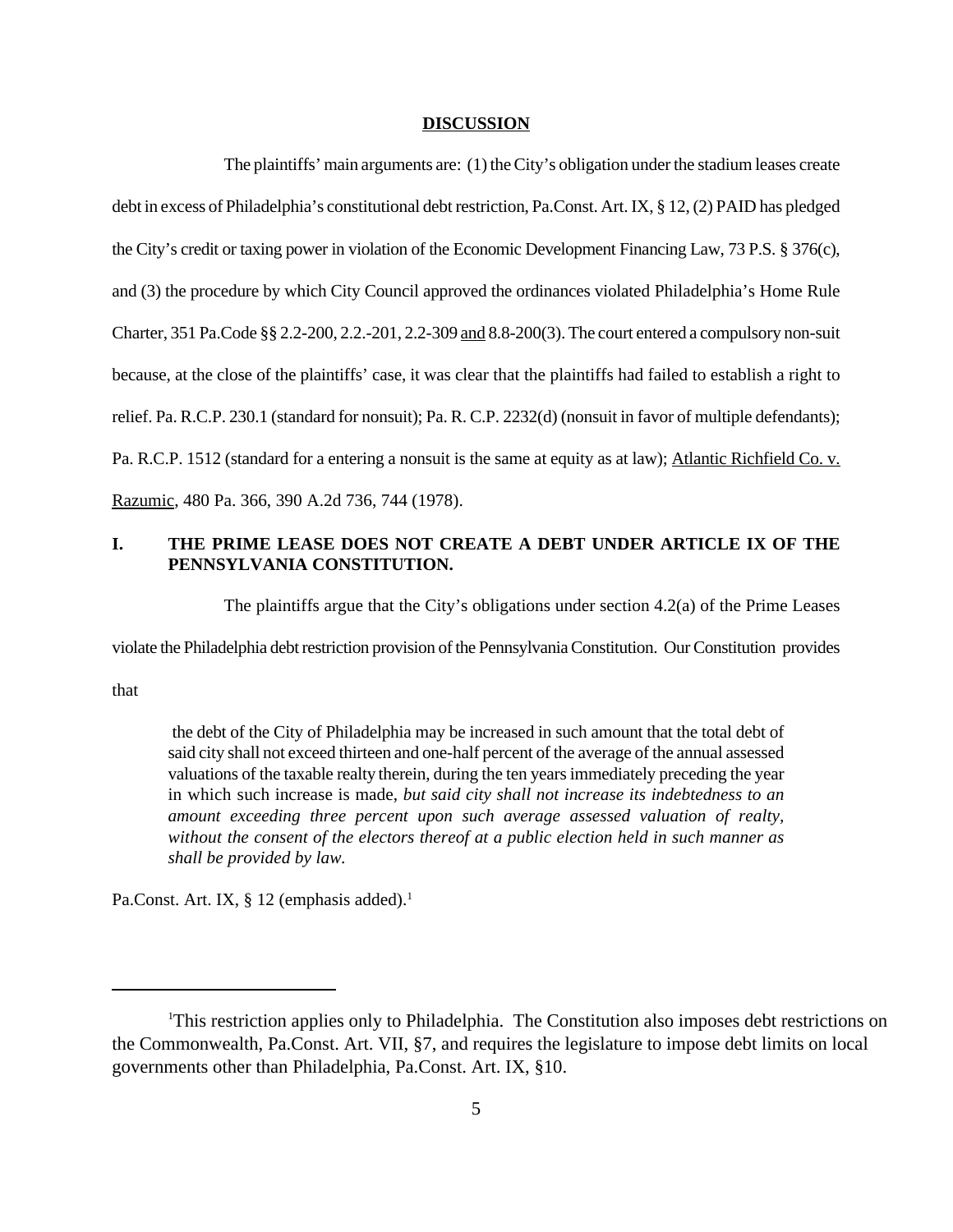The ten year average annual assessed value of taxable realty is about \$9 billion. Three percent of that value is \$270 million. Here, the City's rental payments must be sufficient to retire \$304 million in PAID's debt. Therefore, if the City's rental payments are deemed indebtedness under Article IX, the City's contribution will exceed the constitutional 3 percent maximum. (2/16/01; N.T. 29-30).

Instead of submitting the leases to the voters for approval, the City approved the leases by City Council ordinance. The plaintiffs contend that the City's obligations are a debt. Calling the scheme a lease is a sham, say the plaintiffs, for the City is acquiring a capital asset and the rents are really debt service. The plaintiffs would have this court apply the duck test<sup>2</sup> -- a test of which this court is quite fond.  $(2/16/01;$ N.T. 86). Unfortunately for the plaintiffs, however, sixty years of case law on this issue have divorced legal and biological taxonomy. In the law of authority-financed public works, there are no more ducks. The City's obligations under the stadium leases are not a debt as the Pennsylvania Constitution defines that term. Conrad v. City of Pittsburgh, 421 Pa. 492, 218 A.2d 906, 910-12 (1966).

### **A. A Brief History of Constitutional Debt Restrictions and the Establishment of Public Authorities to Circumvent Those Restrictions.**

After certain financial embarrassments of the nineteenth century, most states adopted constitutional restrictions on government debt. G. Robert Morris, Jr., Evading Debt Limitations With Public Building Authorities: The Costly Subversion of State Constitutions, 68 Yale. L.J. 234 (1958). These restrictions had the laudable goal of curbing fiscal irresponsibility. Id.

In the twentieth century, however, publicly-financed public works became a matter of public policy for governments at all levels. Id. at 235. Constitutional debt restrictions got in the way of the equally laudable goal of publicly financing schools, utilities, mass transit systems and roads. Id. at 234. To support

<sup>&</sup>lt;sup>2"</sup>[I]f it looks like a duck, walks like a duck, and sounds like a duck, it is a duck." **People ex** rel. Lokyer v. Pacific Gaming Technologies, 98 Cal.Rptr.2d 400, 401 & n. 1 (Ct.App. 2000).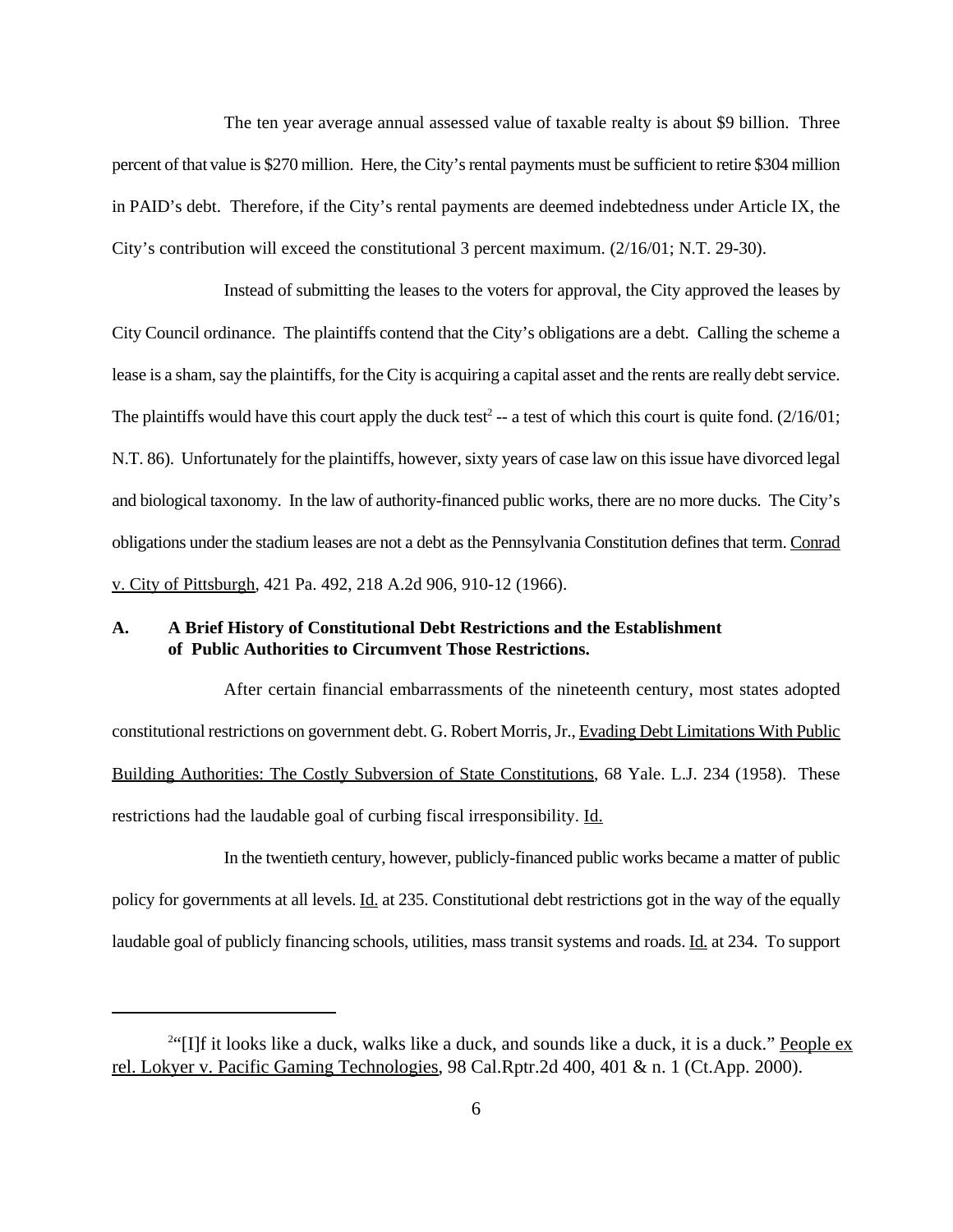public works projects without violating state constitutions, governments enacted legislation enabling the creation of public authorities. Id. A public authority is typically a separate corporation that finances public works by borrowing from private lenders. Id. at 236. The authority earns revenue to pay off the debt by charging fees to the individual users of the authority's project, by charging rent or service fees to the state or local government that sponsors the project, or by doing both. Id. at 239-40. After paying off the debt, an authority often conveys the project to the sponsoring government. An example of legislation enabling the creation of public authorities is the Economic Development Financing Law, 73 P.S. § 371 et seq., under which the City established PAID.

Given that the very purpose of the authority device is to evade constitutional debt restrictions, there have been many legal challenges to arrangements between governments and authorities. See Morris, supra. Generally, those challenges argue that the authority's debt is really the government's debt, and that the debt exceeds the amount allowed under that government's constitution. Id. The Pennsylvania Supreme Court has rejected constitutional challenges to authority-financed construction and operation of schools, Greenhalgh v. Woolworth, 361 Pa. 543, 64 A.2d 659 (1949) and Detweiler v. School Dist. of Borough of Hatfield, 376 Pa. 555, 104 A.2d 110 (1954), utilities, Graham v. City of Philadelphia, 334 Pa. 513, 6 A.2d 78 (1939), roads, Tranter v. Allegheny County Auth., 316 Pa. 65, 173 A. 289 (1934), housing, Johnson v. Pennsylvania Housing Fin. Agency, 453 Pa. 329, 309 A.2d 528 (1973), and sports stadiums, Conrad v. City of Pittsburgh, 421 Pa. 492, 218 A.2d 906 (1966).

# **B. The Pennsylvania Supreme Court Has Considered the Meaning of "Debt" for the Purpose of Constitutional Debt Restrictions.**

Courts in Pennsylvania, and throughout the country for that matter, have struggled to define "debt" for the purposes of constitutional debt restrictions. Essentially, a debt is a promise to make a future payment for a present consideration. Kelley v. Earle, 320 Pa. 449, 182 A. 501, 504 (1936) (Kelley I). A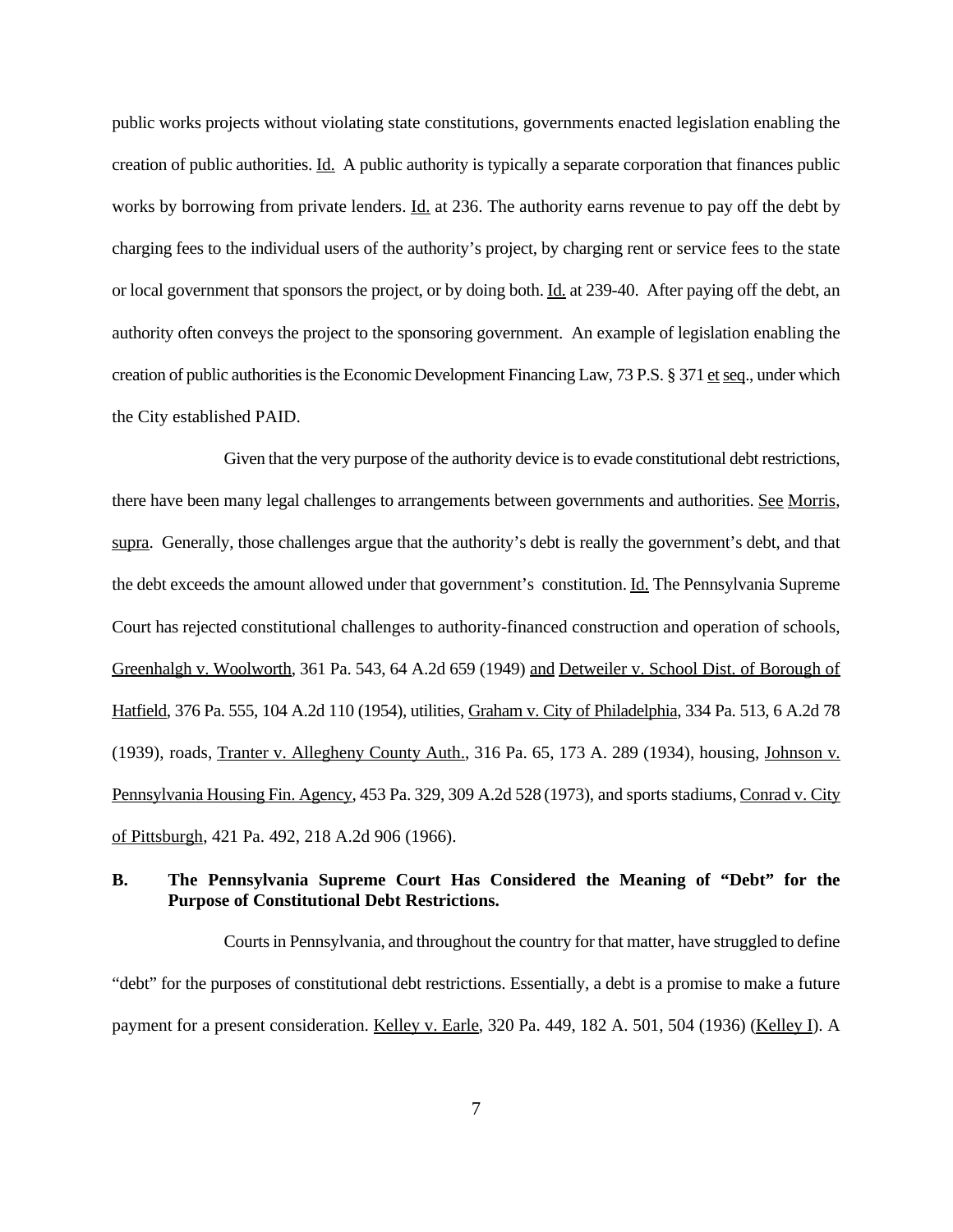promise to make a present payment for a present consideration -- a pay-as-you-go obligation -- is not a debt. Kelley v. Earle, 325 Pa. 337, 190 A. 140, 146 (1937) (Kelley II). In Tranter v. Allegheny County Auth., 316 Pa. 65, 173 A. 289 (1934), the Pennsylvania Supreme Court held that an act enabling a public authority to build and operate roads did not violate constitutional debt restrictions. Under the act, the authority issued bonds to finance the projects, built and operated the projects, charged user fees and pledged the fees to retire the debt. The Tranter plaintiffs argued that the authority's debt was the county's debt and that the debt exceed constitutional debt restrictions. The court held that an obligation cannot be a "debt of the county, unless it is a debt which the county has agreed to pay or can be required to pay." Tranter, 173 A. at 297. Because the road project was "self-liquidating" -- the only source of payment for the authority's bonds was the revenues from the users of the project -- it was not a debt of the county. Id.

The projects in Tranter are admittedly distinguishable from Philadelphia's stadium project in that the revenue that PAID will use to retire its bonds does not come directly from the stadium users, but instead from the City. In Kelley v. Earle, the Pennsylvania Supreme Court determined that this distinction is not controlling, and held that a leasing arrangement between the Commonwealth and the General State Authority did not violate constitutional debt restrictions. KelleyII, 190 A. at 140. Under that arrangement, the Commonwealth conveyed land to the authority for nominal consideration. The authority obtained financing for the projects -- which included hospitals -- by issuing thirty year bonds, and the authority built the projects. The authority leased the projects to the Commonwealth for a thirty year term with varying rental payments that were calculated to retire the debt. The Commonwealth in turn received payments from individual patients and from counties that sent indigent patients to the hospitals. The evidence showed that the patient payments plus the county referral payments would exceed the Commonwealth's rent payments.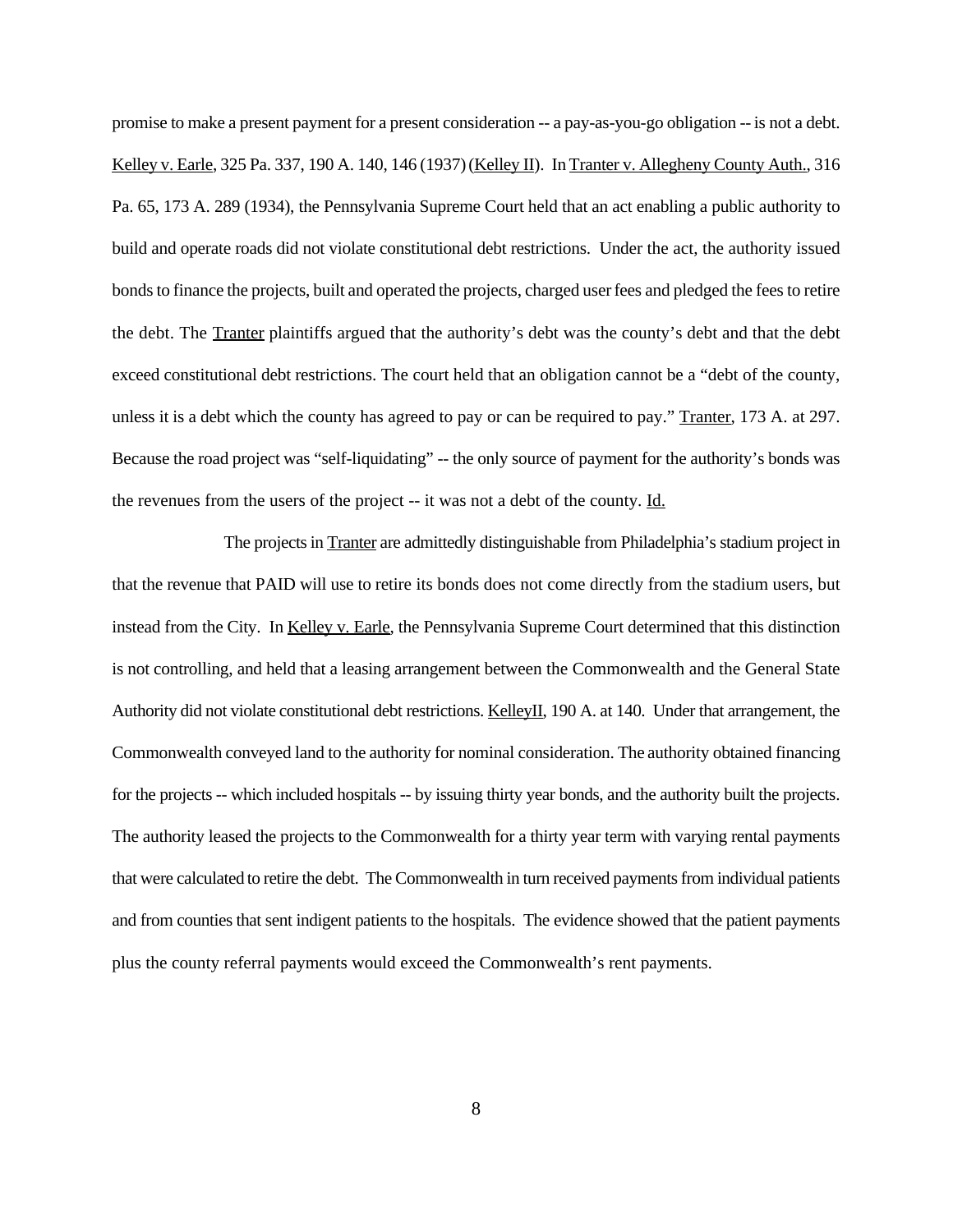Unlike the projects in  $\overline{\text{Tranter}}$ , the projects in  $\overline{\text{Keller}}$  II did not derive all of their revenues from individual user fees. Instead, some of the revenues came from rent that the Commonwealth paid to the authority. Nevertheless, the court relied on Tranter and held that the obligations were self-liquidating and, therefore, were not debts. "A self-liquidating project may be defined as one wherein the revenues received are sufficient to pay the bonded debt and interest charges over a period of time. *The source of the receipt is not important.* . . ." <u>Kelley II</u>, 182 A. at 144. [emphasis added]. Thus the court effectively expanded the definition of self-liquidating by classifying the Commonwealth as a user. The court added that, "if such obligations are met from current revenues from year to year, they cannot be considered debts in the constitutional sense, even though the aggregate or sum total of all payments should exceed the constitutional limitation." Kelley II, 182 A. at 145. Because the facts showed that the payments from the patients and the counties would be sufficient to allow the Commonwealth to satisfy the annual rent, the authority's revenue from the rents would be sufficient to service its debt, and the project would be self-liquidating. Id. at 144-45.

In addition, the court held that the Commonwealth's obligations were not debt because the Commonwealth did not pledge any property to secure the debt. Id. at 146. In the event of a default, the bondholders could assume control of the property, operate it and collect the revenues to satisfy the debt. Id. By stipulation of the parties, however, the bondholders would have no power to execute on the assets of the project. Id. at 142 & n.1. See also Tranter, 173 A. at 298 ("This difference between a pledge of property and a pledge of income merely, has been said to distinguish a transaction which creates a debt within the constitutional limitation from one creating a debt not within it."), quoted in Kelley II, 190 A. at 146.

The projects in  $Kelley II$  are distinguishable from the City's stadium project in that the City does not propose to pay the rent out of revenues derived directly from the projects. Instead, the City will pay rent out of its general revenues. In Greenhalgh v. Woolworth, 361 Pa. 543, 64 A.2d 659 (1949), the court implictly held that this distinction too, is not controlling. There, the plaintiffs challenged a lease between a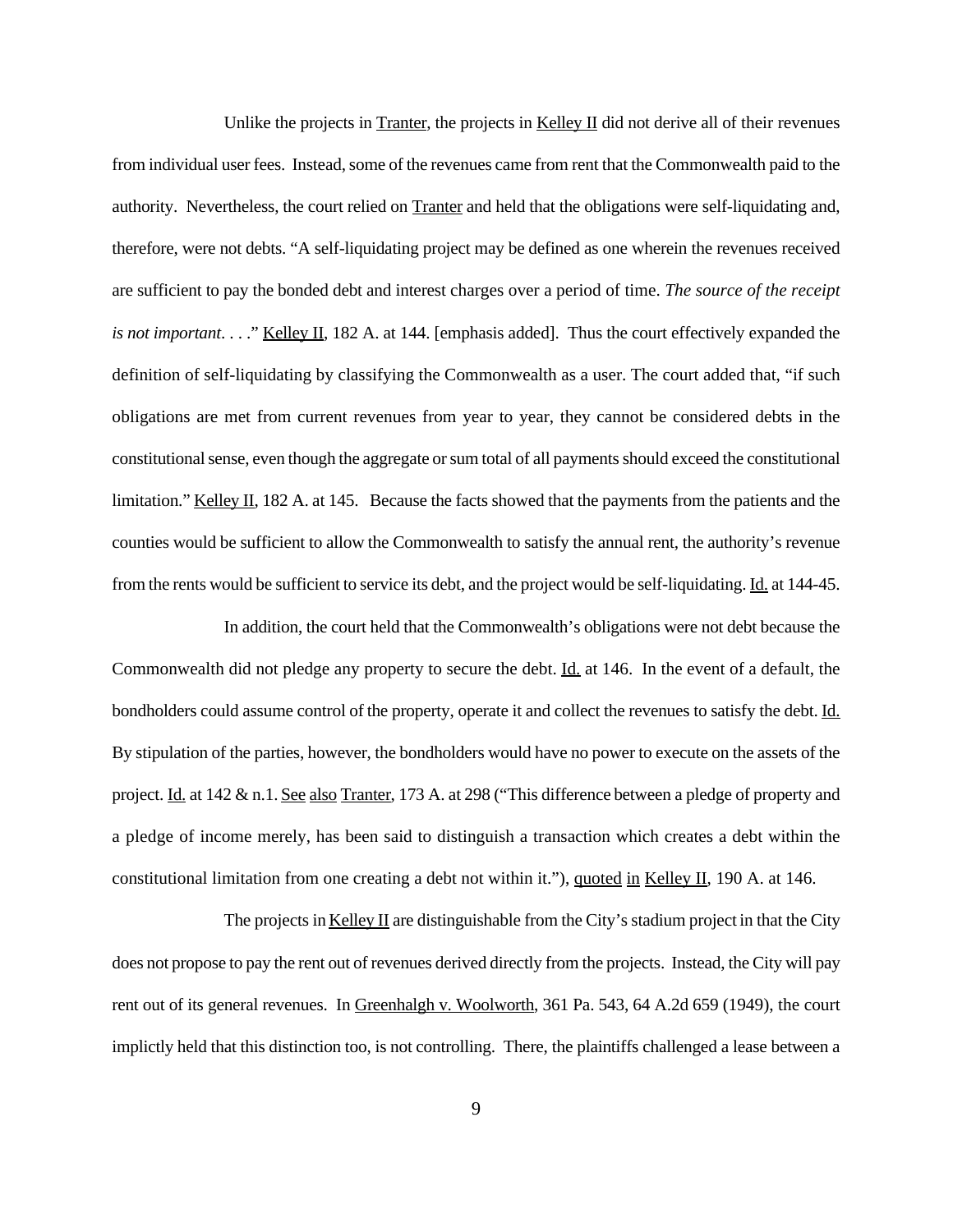school district and an authority. Under the lease agreement, the authority constructed a school building and leased it to the school district for thirty years. Id. at 662, 664. The school district paid annual rent at an amount equal to the principal and interest on the bonds issued to finance the construction of the school plus the authority's administrative expenses. Id. at 662. The lease obligated the school district to pay the rent only out of current revenues. Id. at 664. If current revenues for a given year were not enough to pay the entire rent, the balance would "be paid out of the current revenues of succeeding years."  $\underline{Id}$  at 665. The court found that the school district's reasonably anticipated revenues *from all sources* were in fact sufficient to meet its rental obligations. <u>Id</u>. at 662. The court held that the project was self-liquidating, and therefore not debt. Id. By interpreting the school district's current revenues to mean the school district's current revenues from any source, not just from the project, the court again expanded the definition of self-liquidating. See Morris, supra, at 254 n. 53. The court found additional support that the leases were not debt in that the lease limited the remedies available to the authority on default. Greenhalgh, 64 A.2d at 665. The authority -- or its bondholders -- could declare forfeiture of the lease and appoint a receiver to operate and maintain the project. If appointed, the receiver had no power to sell or dispose of the assets. Id.

 The court followed this expanded definition of self-liquidating in Conrad v. City of Pittsburgh, 421 Pa. 492, 218 A.2d 906 (1966). The plaintiff in Conrad challenged a contract between the City of Pittsburgh and the city's stadium authority. The city gave land to the authority to build Three Rivers Stadium and the authority obtained financing to build it. **Id.** at 908. Though the authority received income from the stadium by leasing it to the teams, the agreement provided that the city would make an annual grant to the authority equal to any deficiency between the authority's income and the amount required to service its debt and maintain the stadium.  $\underline{Id}$  at 909. The city would pay the grant out of current revenues.  $\underline{Id}$ . If current revenues were not sufficient to pay that deficiency, the city was required to pay the deficiency "out of the current revenues of the City in the subsequent year or years." Id. In addition, the bondholders remedies on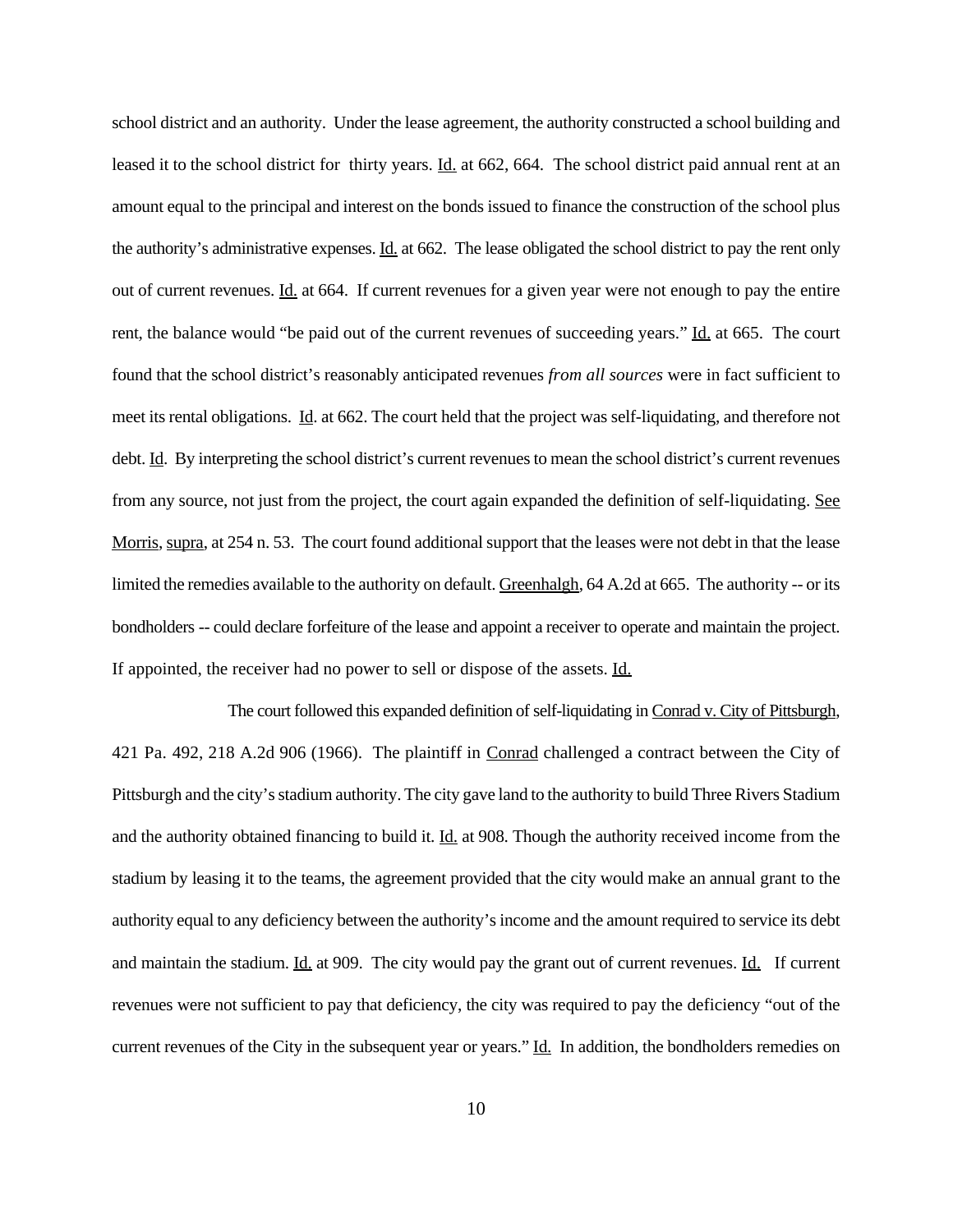default were limited to the operation and maintenance of the project. Id. at 912. As in Greenhalgh, the bondholders could not circumvent the limitation restricting the school district's or city's obligation to its current revenues by subjecting the assets of the projects to sale or execution. Id. at 912. The court held that the city's obligations were not debt. Id.

#### **C. The City's Obligations Under the Prime Leases Are Not Debt.**

The plaintiffs urge that the City's obligation under the stadium deal constitutes debt. In determining whether the Prime Leases impose a debt on the City, however, this court is bound by the evolving meaning of debt set forth in Tranter, Kelley II, Greenhalgh and Conrad. Those cases define debt to exclude a government obligation under a long term lease agreement with a public authority if (1) the obligation is specifically limited to the government's available current revenues, and (2) the authority and its bondholders cannot circumvent this limitation by subjecting the city's assets to sale or execution on default. Tranter, 173 A. at 297; Kelley II, 190 A. at 147; Conrad, 218 A.2d at 911-912; Greenhalgh, 64 A.2d at 665. See also Weiner v. City of Philadelphia, 22 Phila. 267 (C.P.Phila.), aff'd w/o op., 528 Pa. 353, 598 A.2d 30 (1991) (per curiam). The current revenues need not come from the project itself. Conrad, 218 A.2d at 911-12; Greenhalgh, 64 A.2d at 662.

Because the City's obligations under the Prime Leases satisfy this test, they are not debt.

# **1. The Prime Leases Restrict the City's Rental Obligations to Current Revenues.**

As with the agreements in Greenhalgh and Conrad, the Prime Leases expressly provide that the City's obligations are limited to current revenues. Prime Lease  $\S$  4.2(a). But the language of the Prime Leases is not quite the same as that in the Greenhalgh and Conrad agreements.<sup>3</sup> In those agreements, the

 ${}^{3}$ The Prime Lease obligates the City to indemnify PAID in certain situations to the extent "permitted by Applicable Laws . . . ." Prime Lease § 18.8(a). Applicable laws would include the constitutional current revenue and no execution restrictions, Conrad, 218 A.2d at 909-12, and the statutory prohibition against City guaranties of authority debts, <u>see</u> 73 P.S. §§ 376.3(c), 377(a) and 377 (c).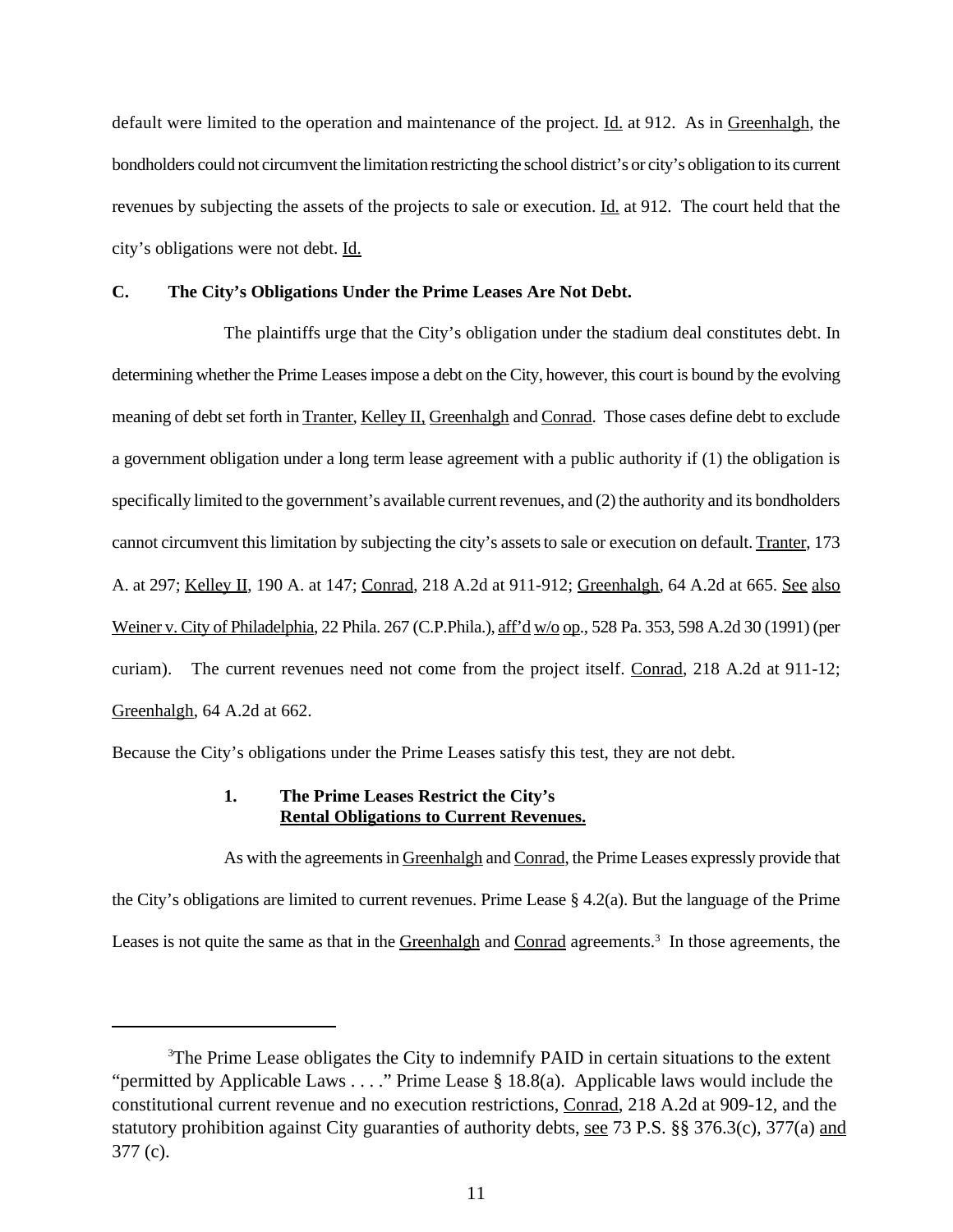school district and city, respectively, were required to pay this year's shortfall out of current revenue in the "succeeding years" and "the subsequent *year or years*." Greenhalgh, 64 A.2d at 665; Conrad, 218 A.2d at 911. The Prime Leases, however, say that, in the event of a shortfall in current revenues this year, the City "shall produce sufficient current revenues to pay in the ensuing Fiscal *Year* such balance due for the preceding Fiscal Year in addition to the amount of Rent due for the ensuing Fiscal Year." While the Greenhalgh and Conrad agreements seemed to allow the school district and city to roll over shortfalls year after year, the Prime Leases seem to allow the City to roll over a shortfall only to the successive year, when the City must pay the shortfall. The plaintiffs argue that this distinction makes the obligation a debt.

Judge Della Porta of this court rejected this same argument in Weiner v City of Philadelphia, 22 Phila. 267 (C.P.),  $\frac{\text{aff}}{\text{d}w/\text{d}}$  w/\o \omeg\_, 528 Pa. 353, 598 A.2d 30 (1991) (per curiam). In Weiner, the plaintiffs challenged a lease and service agreement between the City of Philadelphia and the Pennsylvania Convention Center Authority. Under the agreement, the authority built and operated the convention center and financed part of the cost by issuing bonds. By a provision substantially identical to §4.2(a) of the Prime Leases, the agreement bound the City to pay a service fee equal to the Authority's annual debt service on the bonds. The service fee was limited to current revenues. As with the Prime Lease, if the current revenues of a given year were insufficient to pay the service fee, the City was required to "produce sufficient current revenues to pay in the ensuing Fiscal Year such balance due for the preceding Fiscal Year in addition to the amount of Service Fee for the ensuing Fiscal Year." Citing Greenhalgh and Conrad, Judge Della Porta held that the obligation was not debt. The Pennsylvania Supreme Court affirmed per curiam without opinion. Weiner, 598 A.2d at 30.

Because Judge Della Porta held in Weiner that language substantially identical to paragraph 4.2(a) of the Prime Leases do not create a debt, this court holds that the City's obligation under the Prime Leases are not a debt. See Yudacufski v. Commonwealth, 499 Pa. 605, 454 A.2d 923, 926 (1982) ("It is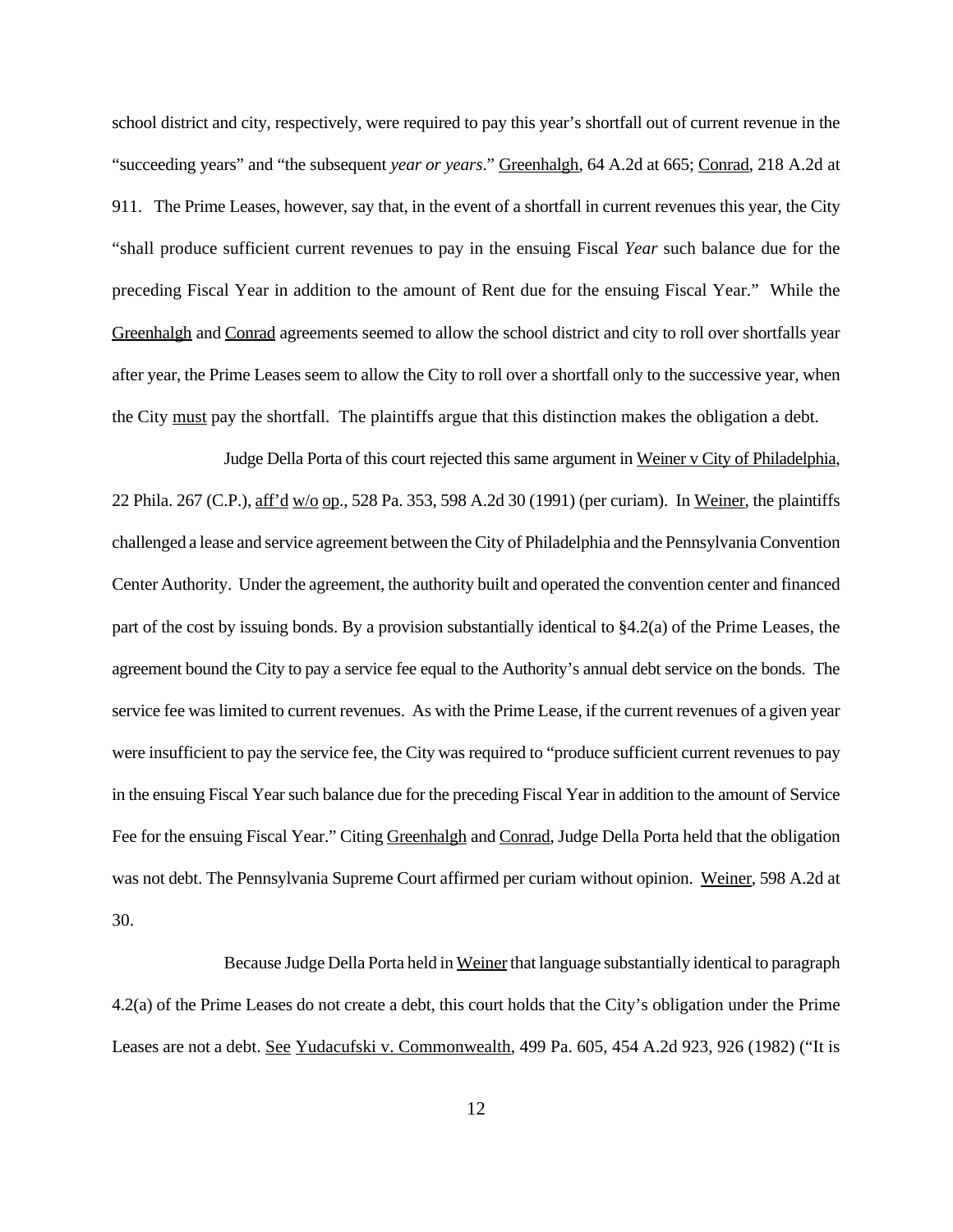well-settled that, absent the most compelling circumstances, a judge should follow the decision of a colleague on the same court when based on the same set of facts.").

# **2. There is Sufficient Evidence in the Record Pertinent To the Ordinances That the City's Revenues Will Allow the City to Satisfy Its Rent Obligations.**

In Kelley II the court based its holding, in part, on a finding that the Commonwealth's projected revenues would be sufficient to allow it to satisfy its rent obligations. Kelley II, 182 A. at 145. The record pertinent to the passage of the stadium ordinances contains sufficient evidence that the City's revenues during the term of the stadium leases will allow the City to satisfy its rent obligations. See "Review of Impact of City Funding of New Stadium Costs on City General Fund" (Dec. 1, 2000); Testimony of William P. Hankowsky; and "Stadium Tax Revenue Model" (Nov. 27, 2000). The plaintiffs have produced no evidence to the contrary.

# **3. The Prime Leases Limit PAID's Remedies on Default Such That PAID and Its Bondholders Cannot Circumvent the Current Revenues Limitation.**

The Prime Leases bar acceleration of rent or termination of the leases by the Authority. Prime Leases, § 15.2(c). This limitation provides additional support for the finding that the Prime Lease does not create a debt. The City has not pledged its assets in the projects -- the leasehold interests -- as security for the deal. It has pledged only current revenues. The bondholders cannot circumvent the current revenues limitation by accelerating the City's obligations under the lease or terminating its leasehold interest. See State ex rel. Thomson v. Giessel, 72 N.W.2d 577, 592 (Wis. 1955) (holding that building corporation's lease to state was not a debt when, among other reasons, the building corporation had no right of re-entry and no right of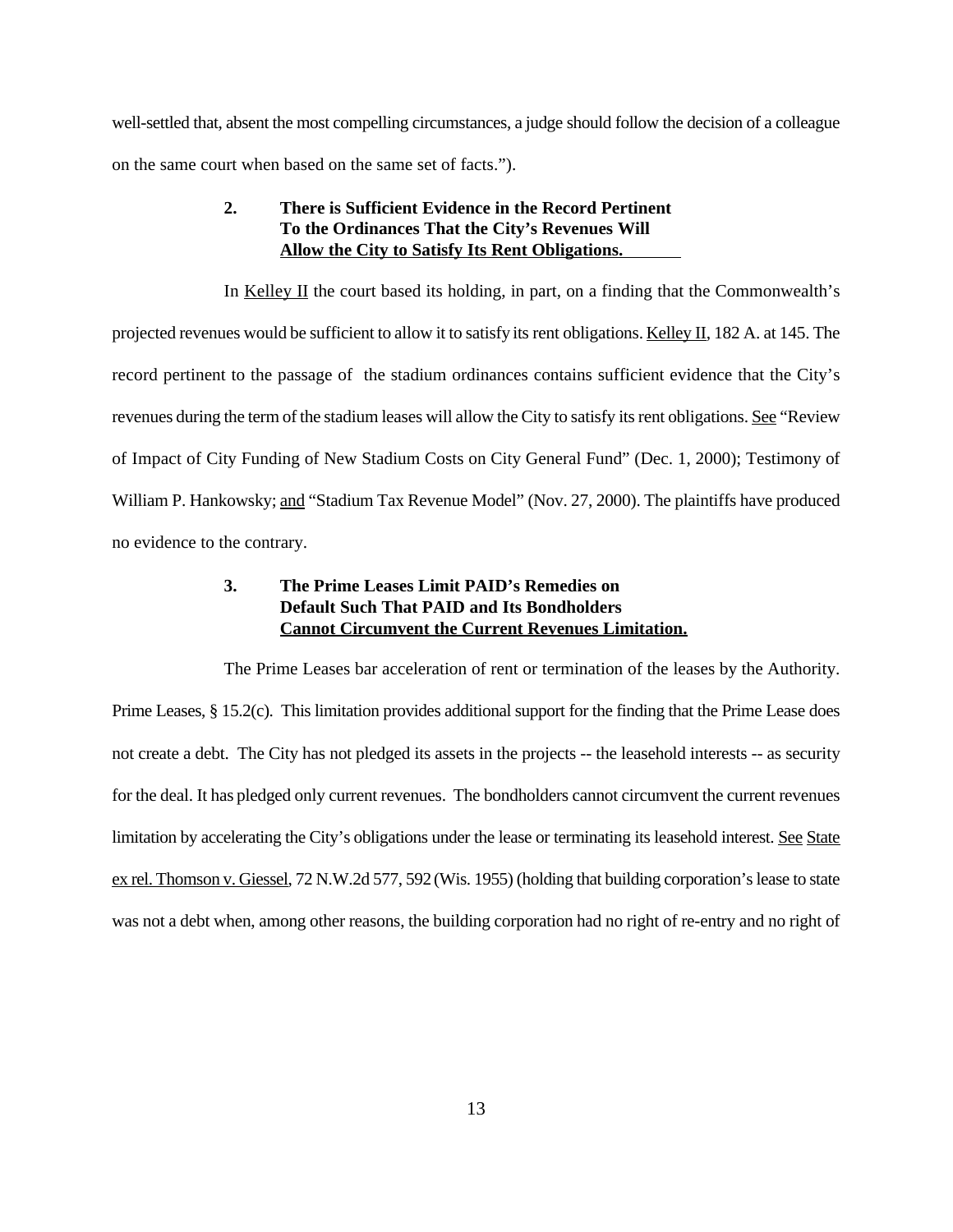foreclosure).<sup>4</sup> Compare with 73 P.S. 377(d) (permitting an authority to pledge its *own* assets as security for an indenture). In addition, similar to a pay-as-you-go obligation, the City's right to receive consideration in any given year is independent of its payments in previous years. And, unlike a borrower's interest in a capital

<sup>4</sup>The court notes that the Prime Leases make the City's obligation to pay rent unconditional, Prime Lease § 4.5, and it allows PAID to obtain an injunction ordering the City to pay rent. Prime Lease § 15.2. The right to an injunction flows to the bondholders as assignees of PAID's rental interests. Prime Lease §§ 4.3, 19.3, 19.4. Since the City's obligations are legally enforceable by the bondholders, the Prime Leases arguably run afoul of Greenhalgh. In discussing the creditor's limited remedies against the city, the court in Greenhalgh said:

[A]lthough the Authority may declare the lease forfeited and re-enter the premises for a default of six months or more in the payment of a rent installment, etc., and may have a receiver for the property appointed, *manifestly there is no legally enforceable liability for either the principal or interest attaching to the School District*. The power of such a receiver is even "limited to the operation and maintenance of the project"; and he is without power to "sell or dispose of any (Footnote 4 - continued) assets of the Authority [or] the land upon which the project is erected.'"

Greenhalgh, 64 A.2d at 665 (emphasis added). The City's obligations under the Prime Leases constitute a "legally enforceable liability for either the rent or principal attaching to the [City]," which would arguably conflict with Greenhalgh. Id.; see also Graham v. City of Philadelphia, 334 Pa. 513, 6 A.2d 78, 81 (1939). Courts considering constitutional debt restrictions in other states have held that a government incurs a debt by paying rent to an authority if the government's obligations to the authority are legally enforceable by the bondholders. See e.g., New Liberty Med. and Hosp. Corp. v. E.F. Hutton & Co., 474 S.W.2d 1, 6 (Mo. 1971); Dykes v. Northern Va. Transp. Dist. Comm'n, 411 S.E.2d 1, 10 (Va. 1992) (on reh'g); State ex rel. Thomson v. Giessel, 72 N.W.2d 577, 592 (Wis. 1955). See also Johnson v. Pennsylvania Housing Fin. Agency, 453 Pa. 329, 309 A.2d 528, 536 (1973) (describing the Commonwealth's obligation to pay an authority's debts as a "moral makeup clause" where the agreement makes the obligation unenforceable). But our Supreme Court implicitly foreclosed such an argument in Conrad. In Conrad, the court approved the lease even though the bondholders could compel payments from the city, because the bondholders could only compel the city to make payments from current revenues. Conrad, 218 A.2d at 911. Like bondholders in Conrad, the holders of PAID's bonds may compel rent payments from the City, **but only from current revenues**. See also Kelley II, 190 A. at 147 (there is one outstanding factor [in this case] -- the immunity of State property and the inability of creditors to compel payments beyond the sums available from current revenues). The bondholders cannot take City property.

This court concludes, too, that the terms of the Prime Leases here are more favorable than in Greenhalgh, because unlike the authority in Greenhalgh, PAID cannot declare the lease forfeited or reenter the premises.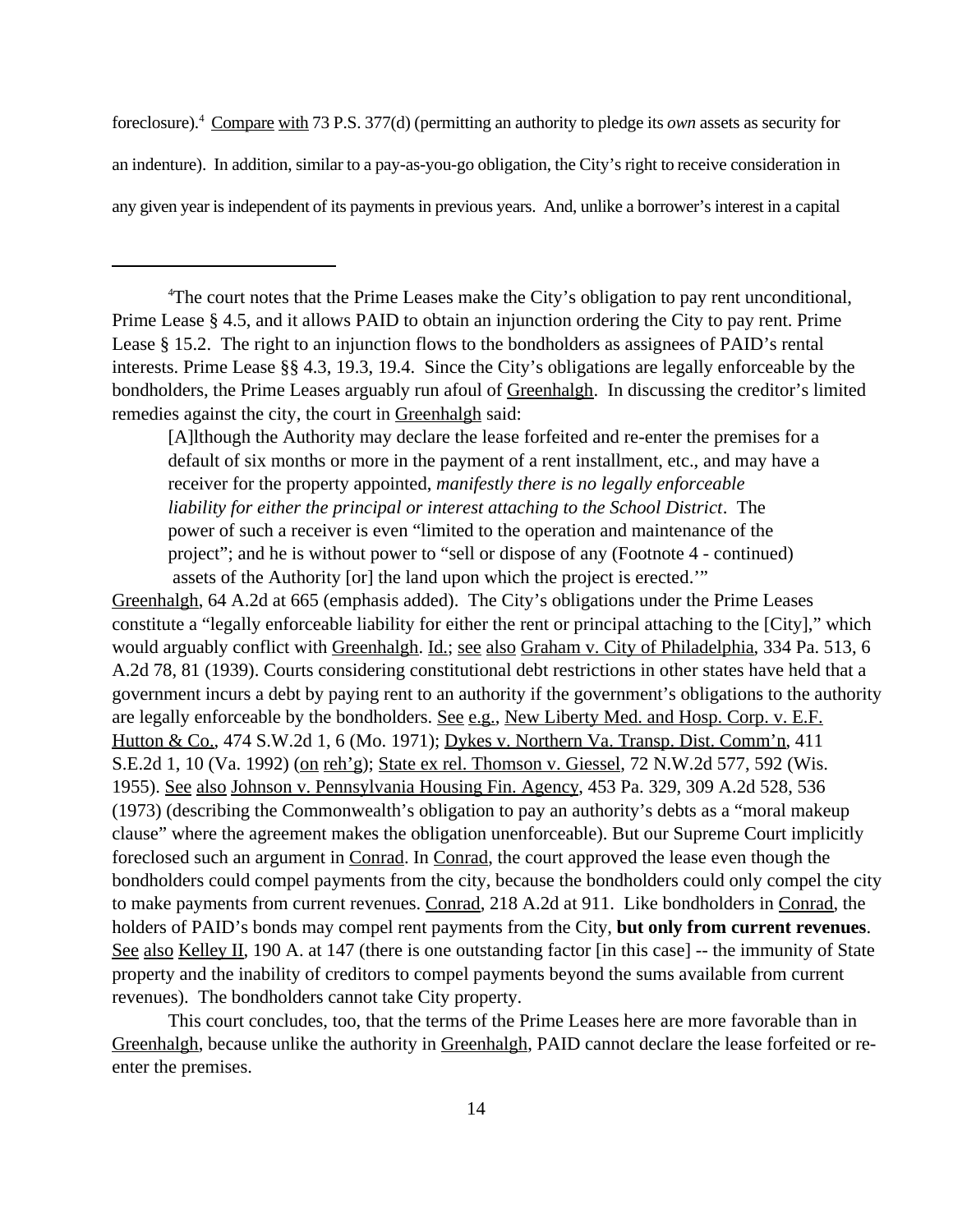asset acquired on credit, the City's leasehold interest in the stadiums reverts to PAID when the lease expires.

In summary, then, it may seem at first glace that the City has committed itself to a \$394 million debt. But, the City's obligations under the agreement are limited to current revenues and are not subject to acceleration. The City's rights are not subject to termination. Our Supreme Court has said that, whatever such an agreement between a City and a public authority is, it is not debt.<sup>5</sup>

The plaintiffs' prayer for relief on the constitutional claim must fail.

# **II. PAID HAS NOT PLEDGED THE CITY'S GENERAL CREDIT AND TAXING POWER IN VIOLATION OF THE ENABLING ACT.**

The plaintiffs maintain that the defendants have violated the Economic Development

Financing Law ("Enabling Act") by pledging the City's credit. 73 P.S. § 371 et seq. This court disagrees.

The enabling act provides that:

An authority created hereunder shall have no power at any time or in any manner to pledge the general credit or taxing power of the Commonwealth nor shall any authority created hereunder have the power at any time to pledge the general credit or taxing power of any political subdivision . . . .

73 P.S. § 376(c). See also 73 P.S. 377(c). Therefore, when PAID issues bonds, it must place a disclaimer on the bonds disclosing to the bondholders that PAID is obligated to pay principal and interest only from available funds as authorized under the enabling act and that the City's credit is not pledged. 73 P.S. 376.3(c) and 377(a) (contents of disclaimer). The terms of the bonds are subject to the City's approval, such that the City will be able to ensure that the required disclaimer is present.

<sup>&</sup>lt;sup>5</sup>Philadelphia sports fans are likely familiar with a large green animal that appears at Veterans Stadium during baseball games. He tries to instill hope and a sense of well-being in loyal fans jaded by millionaire players, millionaire owners who field substandard teams in one of the nation's biggest media markets, and governments that subsidize private sports enterprises. That animal has feathers, a tail and an oversized proboscis. He waddles. Nonetheless, fans would agree that -- whatever he is -- he is not a duck. And so it is with Philadelphia's stadium deal. It is not a debt.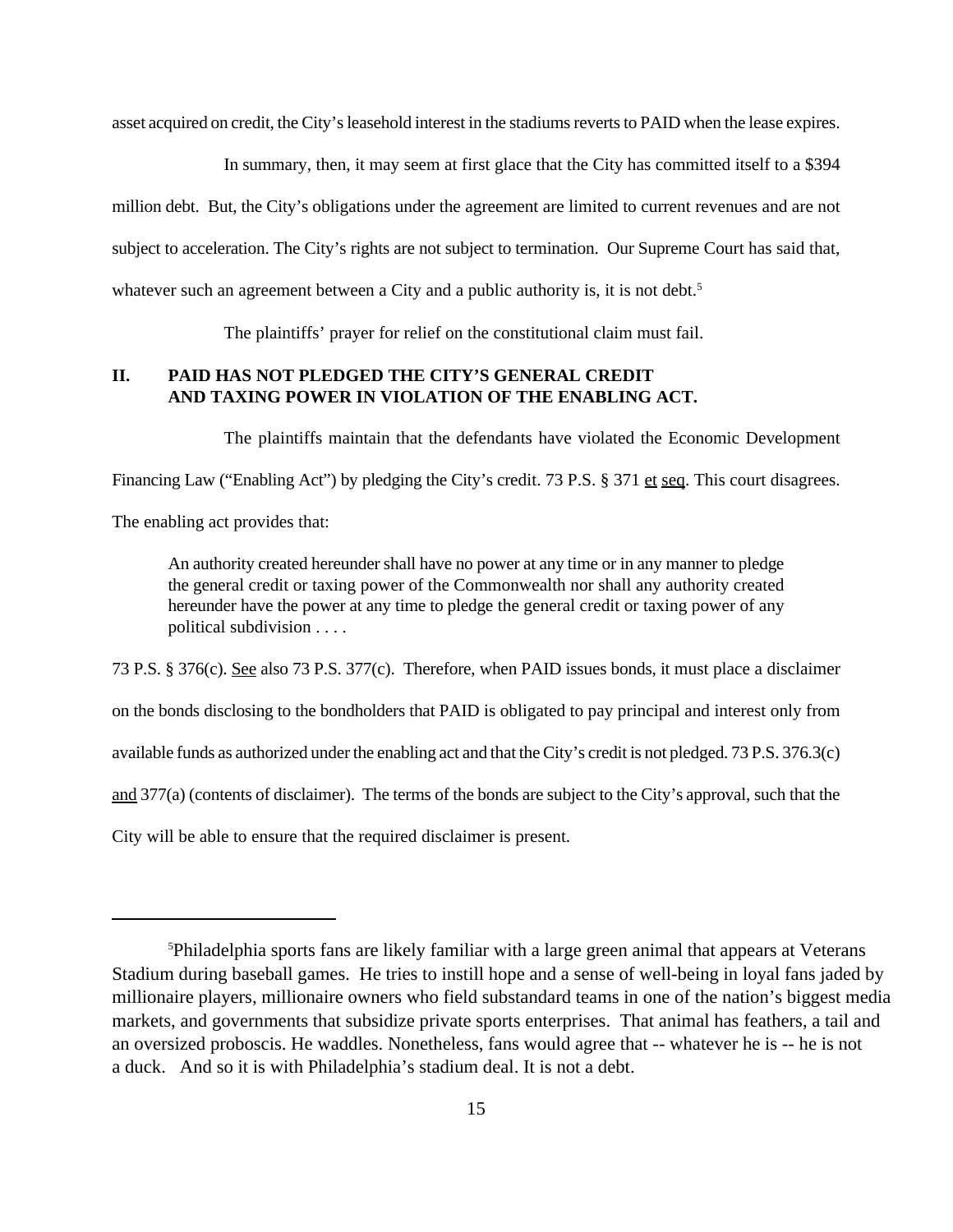There is no evidence that PAID has issued bonds pledging the City's general credit or taxing power or bonds failing to include the required disclaimer. There is no evidence that the City has approved illegal bonds. In fact, plaintiffs have not produced evidence that PAID has issued bonds at all. Because there has been no conduct violating 73 P.S. § 376(c), this claim must fail.

The plaintiffs have no right to relief on their enabling act claim.

# **III. THE PROCESS BY WHICH CITY COUNCIL APPROVED THE LEASES AND THE STADIUM FUNDING DID NOT VIOLATE THE HOME RULE CHARTER.**

The Home Rule Charter requires that City Council take every legislative action, including actions authorizing leases for more than one year, by ordinance. 351 Pa.Code §§ 2.2-200, 2.2-309, 8.8-200(3). Every proposed ordinance must be introduced as a bill. 351 Pa.Code § 2.2-201(1). Before City Council considers a bill, the bill must be "referred to a committee, considered at a public hearing, reported by the committee, printed as reported, and distributed to the members of the Council and made available to the public." 351 Pa.Code § 2.2-201(2).

The plaintiffs argue that City Council violated the Home Rule Charter because key data was missing from the stadium ordinances, namely, the Team Subleases and the anticipated source of the \$53 million shortfall in funding for the stadium.

# **A. The Process By Which City Council Approved the Team Subleases Did Not Violate the Home Rule Charter.**

The bills that City Council considered and passed on December 20, 2000 included copies of the Ground Leases, Prime Leases and Leasebacks. See Ordinance Nos. 721-A and 722-A. City Council did not consider and pass the actual Team Subleases as part of the ordinances. Instead, City Council approved by ordinance the Team Sublease Terms and Conditions. See Ordinance 721-A, Ex. D; Ordinance No. 722-A, Ex. D. City Council approved the actual Team Subleases by resolution more than one month later.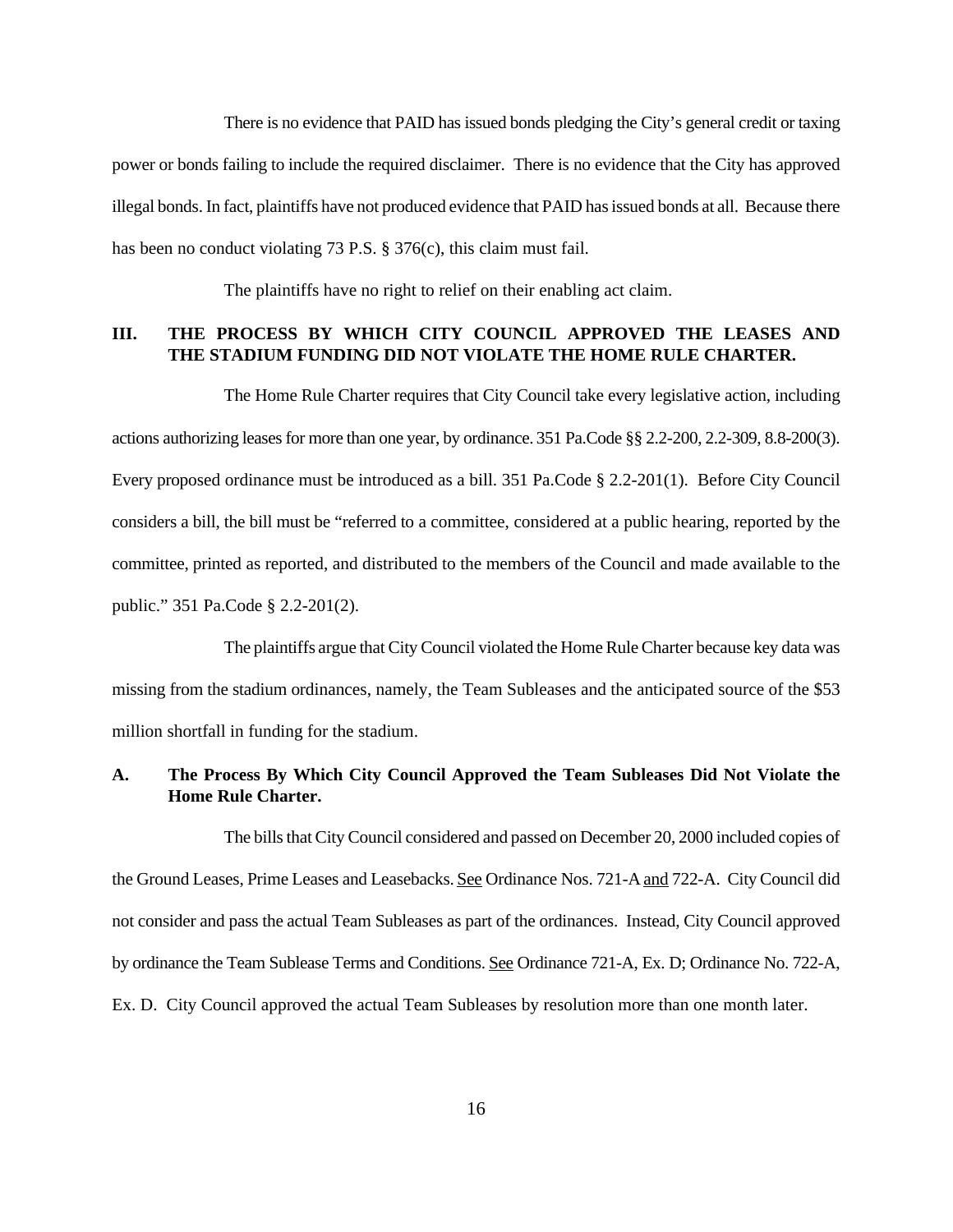The plaintiffs' argue that, since the actual Team Subleases were not part of the bill that City Council passed by ordinance, the Team Subleases were never "referred to a committee, considered at a public hearing, reported by the committee, printed as reported, and distributed to the members of the Council and made available to the public. . . " and are therefore invalid. This court disagrees. City Council properly approved the substance of the Team Subleases by passing these Team SubleaseTerms and Conditions in accordance with the Home Rule Charter. The resolution process -- by which City Council reviewed the Team Subleases for conformance with the ordinances -- was not required by the Home Rule Charter and, therefore, not subject to the procedural requirements of the Home Rule Charter. If City Council had approved by resolution final Team Subleases that differed materially from the approved Team Sublease Terms and Conditions, the Team Subleases might not be legal. However, the plaintiffs have not cited any term in the Team Subleases, let alone any material term, that conflicts with the Terms and Conditions approved by ordinance. Therefore, the court must conclude that the Team Subleases do not violate the Home Rule Charter because they conform in all material respects to the Terms and Conditions that City Council passed by ordinance.<sup>6</sup>

# **B. CITY COUNCIL DID NOT VIOLATE THE HOME RULE CHARTER BY APPROVING THE STADIUMS ORDINANCES KNOWING THAT \$ 53 MILLION OF THE STADIUM DEAL WAS AS YET UNFUNDED.**

When City Council held hearings on the stadiums, \$53 million in funding for the stadiums was as yet unsecured. There was no explanation of how the parties would get the additional \$53 million, except that the money would **not** come from the City. (2/16/01; N.T. 31). The parties stipulated that had plaintiffs Lance Haver and Richard Sklaroff known the sources for the \$53 million, they would have testified as to that

Defendants also argue that the Home Rule Charter did not require City Counsel to approve <sup>6</sup> the Team Subleases at all because the City was not a party to the Team Subleases. This court does not see a need to address this issue.